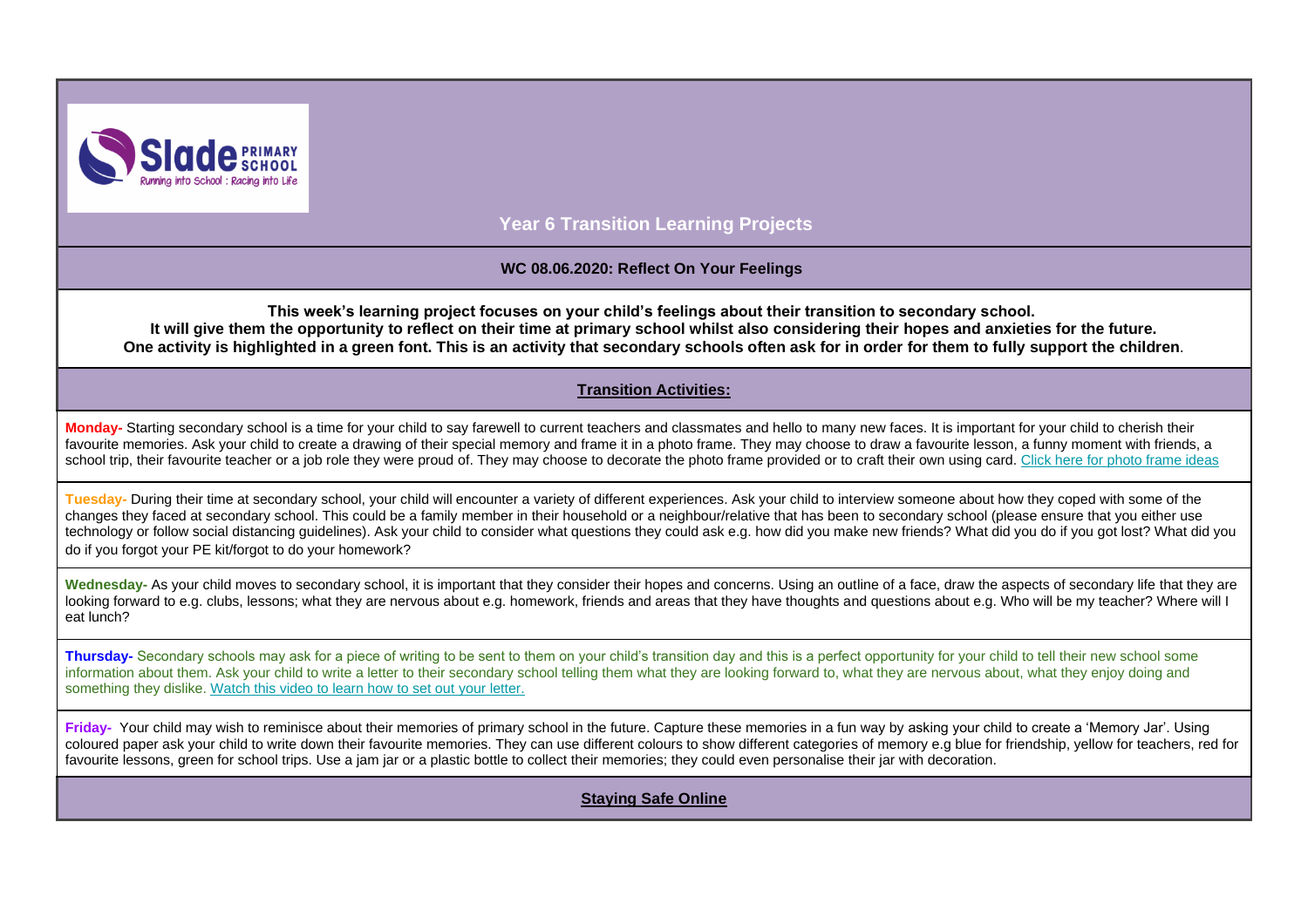In preparation for moving to secondary school, why not have a go at entering The Childnet Film Competition which invites young people aged 7-18 to create a 2 minute online safety film to inspire their peers to create a safe, supportive and fun online world around the theme 'We want an internet where we're free to…'. Within your video you could specifically aim the video at Y6 children who are making the step up to secondary school. You could do this by: highlighting the need to stay in touch with friends safely who move to other secondary schools and by Discussing how Y6 children could safely stay in contact with one other and offer support. The entries that make into the final shortlist will be judged by a prestigious panel made up of representatives from BAFTA, the BBC, the British Board of Film Classification, the BFI, Disney and the Motion Picture Association. The young people who create winning films and storyboards will receive great filmmaking and creative prizes for their school or youth group. Whether used at school or as a home learning project, the competition is a great way of exploring important internet safety messages with young people of all ages. [Visit here](http://www.childnet.com/filmcomp) for more information.

### **#TheLearningProjects**